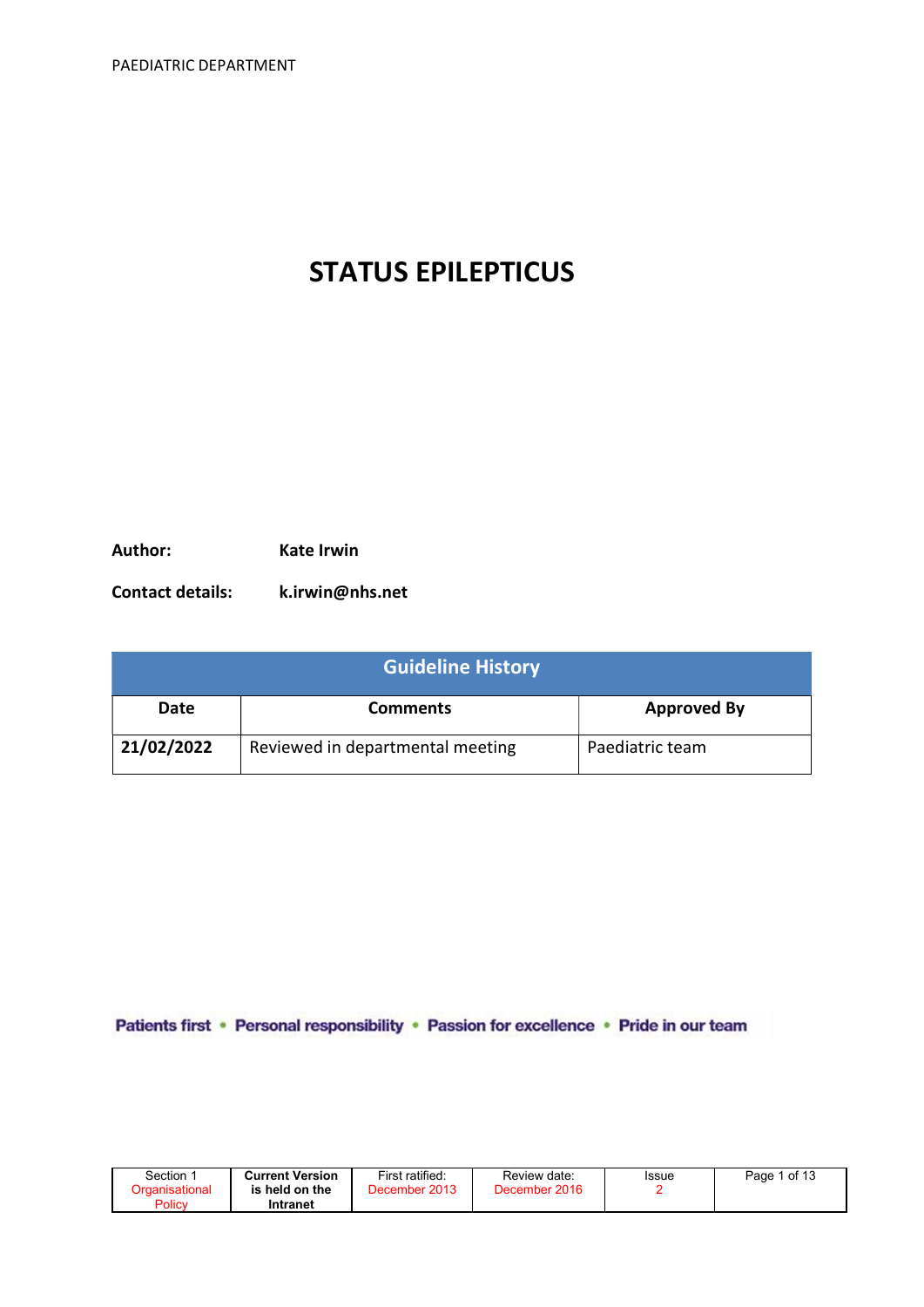#### **Contents**

Page

- 1. Guideline
	- a. Introduction

b.

- 2. Supporting References
- 3. Supporting Trust Guidelines
- 4. Guideline Governance
	- a. Scope
	- b. Purpose
	- c. Duties and Responsibilities
	- d. Approval and Ratification
	- e. Dissemination and Implementation
	- f. Review and Revision Arrangements
	- g. Equality Impact Assessment
	- h. Document Checklist
- 5. Appendices

1.

| Section               | Current Version | First ratified: | Review date:  | Issue | Page 2 of 13 |
|-----------------------|-----------------|-----------------|---------------|-------|--------------|
| <b>Organisational</b> | is held on the  | December 2013   | December 2016 |       |              |
| Policy                | Intranet        |                 |               |       |              |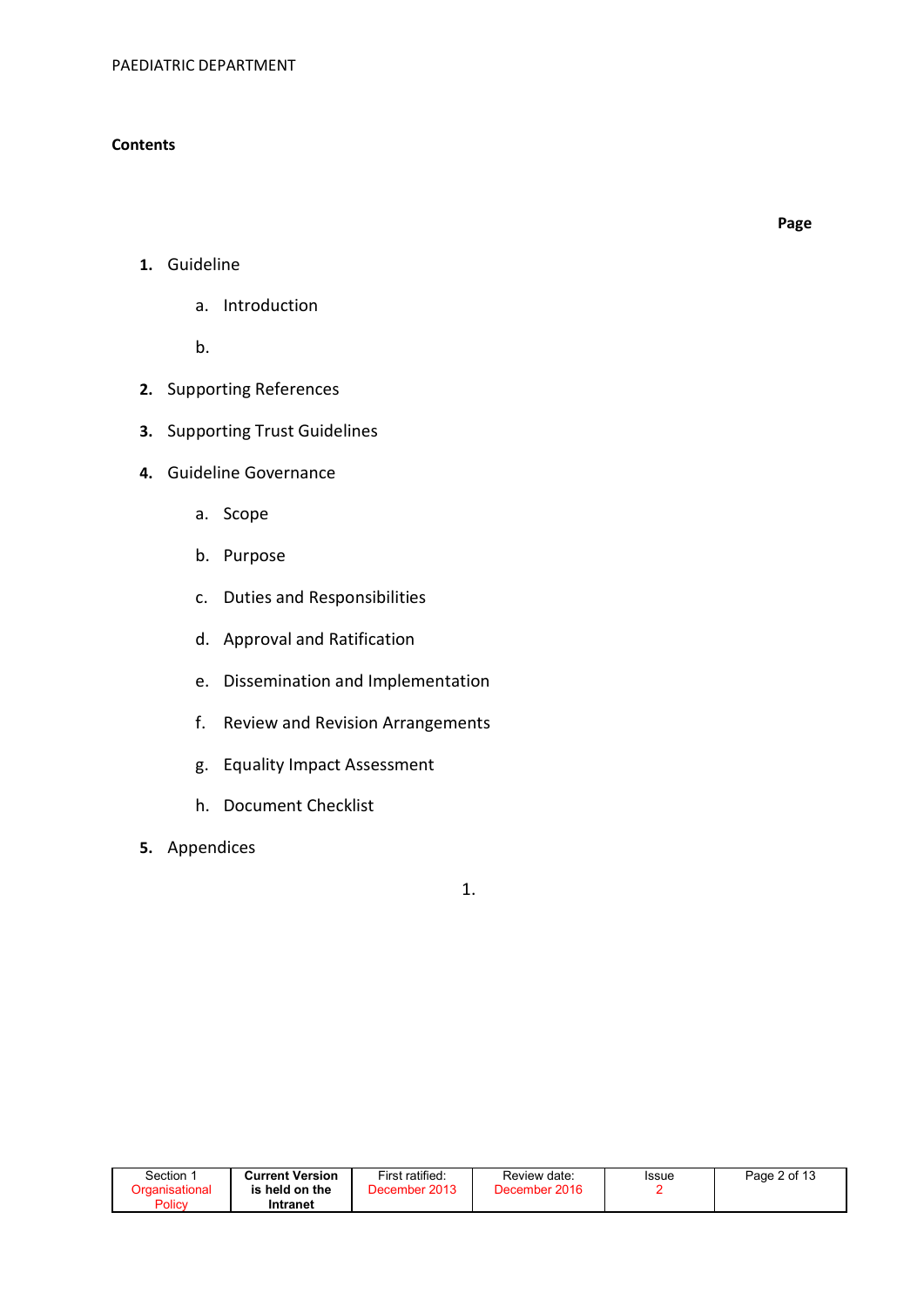# Guidelines for the management of convulsive status epilepticus in children 0-18 years

Guideline to be used where appropriate in conjunction with the Ashford and St Peter's phenytoin infusion guideline 2016

Indication for use: Status Epilepticus in Children aged 0-17 years

Definition of Status Epilepticus:

Generalised convulsive status is defined as a generalised convulsion lasting 30 minutes or longer, or repeated tonic-clonic convulsions over a 30 minute period WITHOUT recovery of consciousness between each convulsion.

Any child who presents with a tonic-clonic convulsion lasting more than 5 minutes should be managed in the same way as a child in established status.

Cautions: Lorazepam, midazolam and phenytoin are controlled drugs

| Author        | Dr Kate Irwin, Paediatric Consultant |
|---------------|--------------------------------------|
| Ratified by   | Paediatric team                      |
| Date ratified | February 2022                        |
| Next review   | February 2027                        |

## CONVULSIVE STATUS EPILEPTICUS 0 – 18 YEARS

| Section<br>Policy | <b>Current Version</b><br>is held on the<br>Intranet | First ratified:<br>December 2013 | Review date:<br>December 2016 | Issue | Page 3 of 13 |
|-------------------|------------------------------------------------------|----------------------------------|-------------------------------|-------|--------------|
|-------------------|------------------------------------------------------|----------------------------------|-------------------------------|-------|--------------|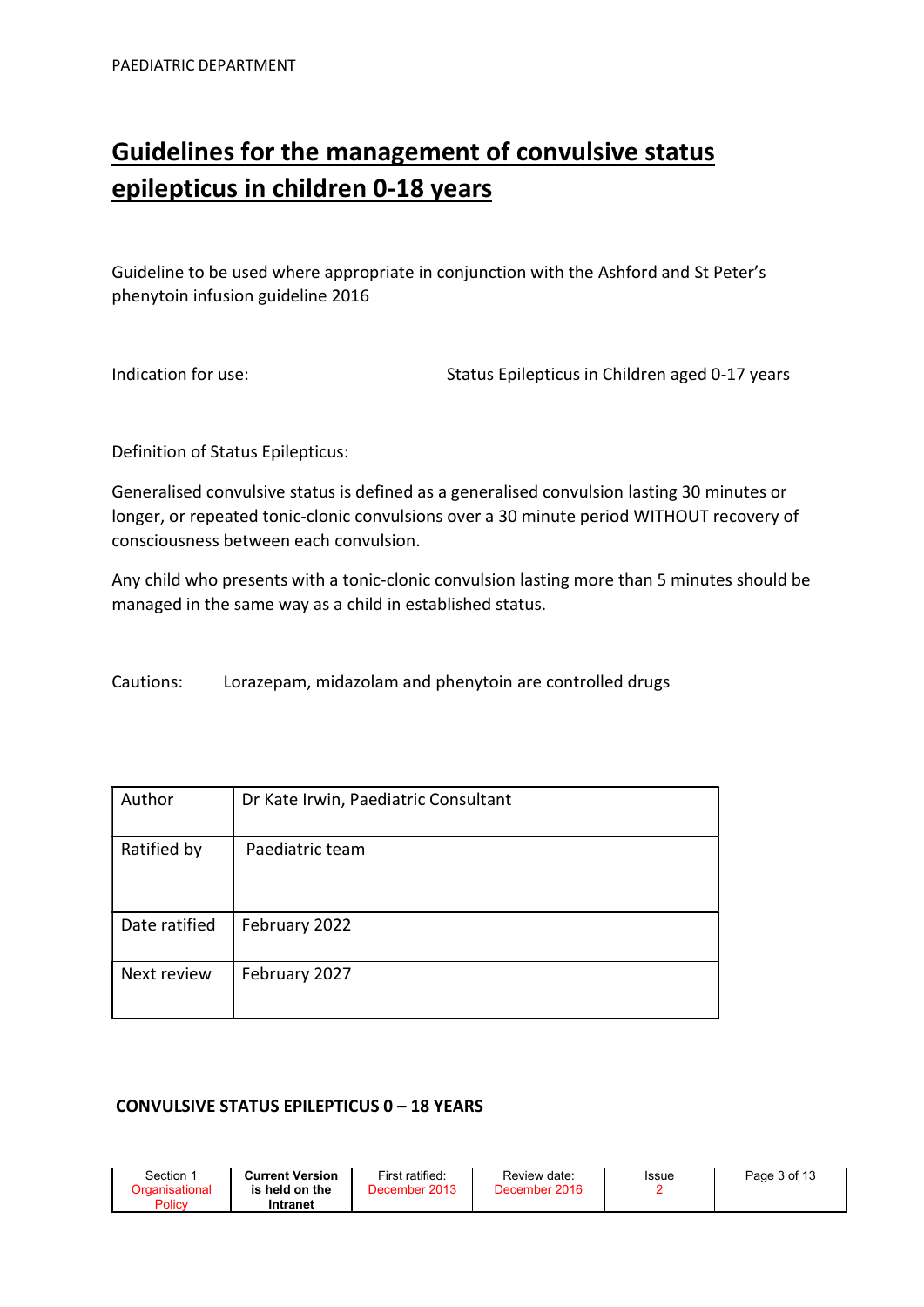Generalised convulsive status is defined as a generalised convulsion lasting 30 minutes or longer, or repeated tonic-clonic convulsions over a 30 minute period WITHOUT recovery of consciousness between each convulsion.

Any child who present with a tonic-clonic convulsion lasting more than 5 minutes should be managed in the same way as a child in established status as per the following table:

| <b>TIME</b>     | MANAGEMENT                      | <b>FURTHER ACTIONS</b>  | <b>WHEN SEIZURE</b>   |
|-----------------|---------------------------------|-------------------------|-----------------------|
|                 |                                 |                         | <b>TERMINATES</b>     |
| $\pmb{0}$       | <b>Check ABC</b>                | Confirm clinically that |                       |
| mins            |                                 | it is an epileptic      |                       |
|                 |                                 | seizure                 |                       |
|                 | High flow O2 if available       |                         |                       |
| 1 <sup>st</sup> |                                 |                         |                       |
| step            |                                 |                         |                       |
|                 |                                 |                         |                       |
|                 | <b>Blood glucose</b>            |                         |                       |
|                 |                                 |                         |                       |
| 5               | Buccal midazolam 2.5mg <1 yr    | Midazolam may be        | <b>CHECK ECG</b>      |
| mins            |                                 | given by parents,       |                       |
|                 |                                 | carers, school or       |                       |
|                 | 5mg 1-5 yrs                     | ambulance in the        | Discuss brain imaging |
| 2 <sub>nd</sub> |                                 | community.              | with senior if focal  |
| step            |                                 |                         |                       |
|                 | 7.5mg 5-9 yrs                   |                         |                       |
|                 |                                 |                         | If afebrile refer to  |
|                 |                                 |                         | first seizure clinic  |
|                 | 10mg > 10 yrs                   |                         |                       |
|                 |                                 |                         |                       |
|                 |                                 |                         | If known to have      |
|                 | <b>OR</b>                       | Be aware that rectal    | epilepsy please       |
|                 |                                 | diazepam may have       | inform their epilepsy |
|                 |                                 | been given in lieu of   | consultant            |
|                 | Lorazepam 0.1mg/kg if IV access | buccal Midazolam in     |                       |
|                 |                                 | some cases.             |                       |
|                 |                                 |                         | If febrile look for   |
|                 |                                 |                         | focus of infection;   |
|                 |                                 |                         |                       |

| Section 1      | <b>Current Version</b> | First ratified: | Review date:  | Issue | Page 4 of 13 |
|----------------|------------------------|-----------------|---------------|-------|--------------|
| Organisational | is held on the         | December 2013   | December 2016 |       |              |
| Policy         | Intranet               |                 |               |       |              |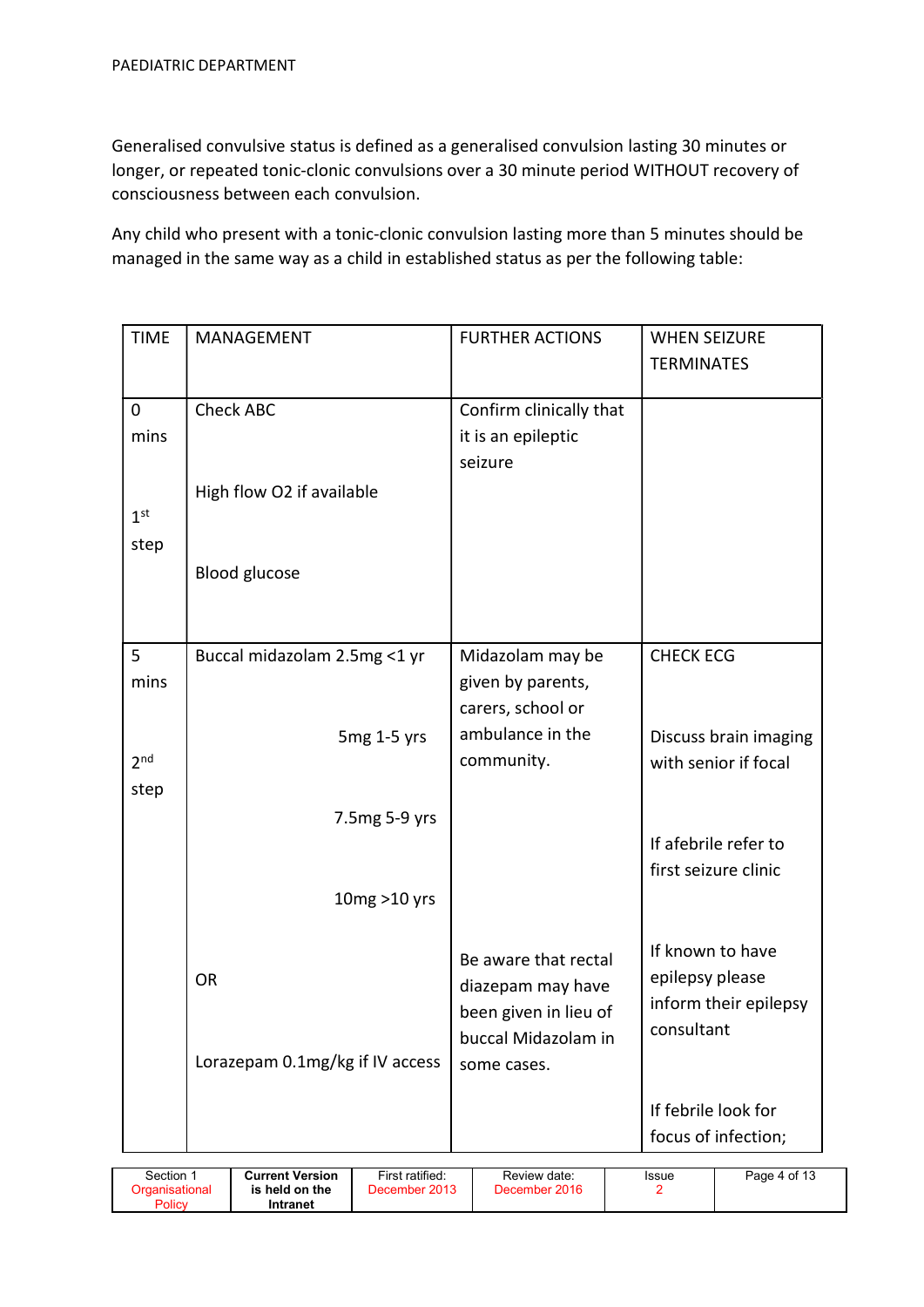|                 | Check blood gas and              |                       | discuss need for LP              |
|-----------------|----------------------------------|-----------------------|----------------------------------|
|                 | electrolytes, calcium,           |                       | with senior in <1 yr             |
|                 | magnesium, CRP, ammonia,         |                       |                                  |
|                 | toxicology.                      |                       |                                  |
|                 |                                  |                       | Start treatment for              |
|                 |                                  |                       | infection as required.           |
|                 | Keep re-assessing ABC            |                       |                                  |
|                 |                                  |                       |                                  |
| 15              | Lorazepam 0.1mg/kg IV or IO      | Call for senior help  | As above                         |
| mins            |                                  |                       |                                  |
|                 |                                  |                       |                                  |
|                 |                                  | Re-confirm it is an   |                                  |
| 3 <sup>rd</sup> |                                  | epileptic seizure     |                                  |
| step            |                                  |                       |                                  |
|                 |                                  |                       |                                  |
|                 |                                  | Start to prepare      |                                  |
|                 |                                  | Phenytoin for next    |                                  |
|                 |                                  | step. Please note we  |                                  |
|                 |                                  | give Phenytoin        |                                  |
|                 |                                  | diluted.              |                                  |
|                 |                                  |                       |                                  |
| 25              | Phenytoin 20mg/kg by slow        | Paraldehyde 0.8mls/kg | As above.                        |
| mins            | intravenous infusion via syringe | (we have the ready    |                                  |
|                 | driver over 20 mins with cardiac | diluted form) may be  |                                  |
|                 | monitoring. Give DILUTED; see    | given PR after the    | If Afebrile or Febrile           |
| 4 <sup>th</sup> | separate Phenytoin guidelines.   | start of Phenytoin    | refer to 1 <sup>st</sup> seizure |
| step            |                                  | infusion, under       | clinic.                          |
|                 |                                  | direction of senior   |                                  |
|                 | <b>OR</b>                        | staff.                |                                  |
|                 |                                  |                       |                                  |
|                 |                                  |                       |                                  |
|                 | Levetiracetam IV 40mg/kg         | Inform senior         |                                  |
|                 | (Maximum dose - 3g) given over   | anaesthetic team.     |                                  |
|                 | 5 minutes                        |                       |                                  |
|                 |                                  |                       |                                  |
|                 |                                  | Inform STRS.          |                                  |
|                 |                                  |                       |                                  |
|                 |                                  |                       |                                  |

| Section $\dot{}$<br>Drɑanisational<br>Policy | <b>Current Version</b><br>held on the نا<br>is<br>Intranet | First ratified:<br>December 2013 | Review date:<br>December 2016 | Issue | Page 5 of 13 |
|----------------------------------------------|------------------------------------------------------------|----------------------------------|-------------------------------|-------|--------------|
|----------------------------------------------|------------------------------------------------------------|----------------------------------|-------------------------------|-------|--------------|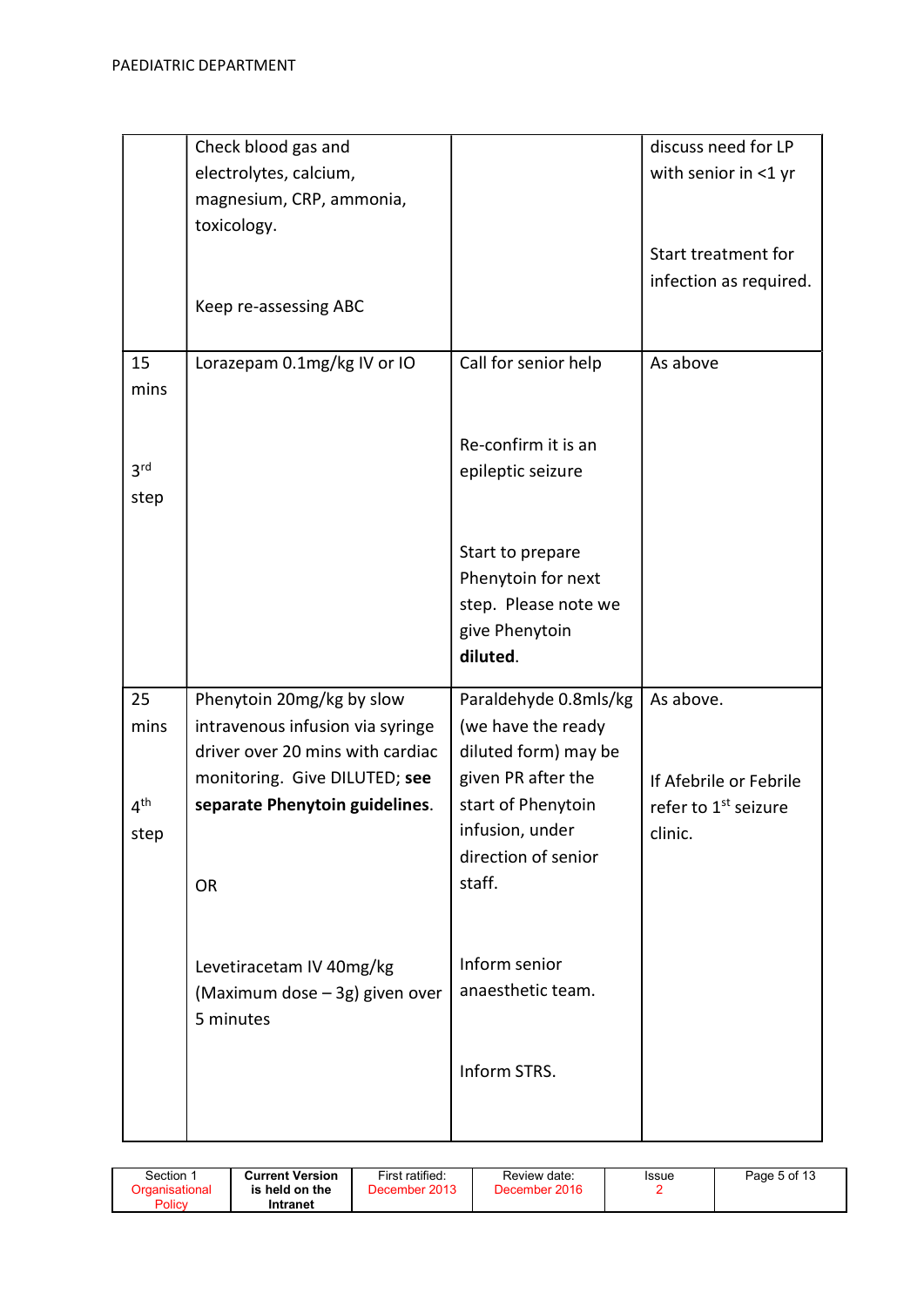| 45              | Whichever agent was not given     | Ensure senior           |  |
|-----------------|-----------------------------------|-------------------------|--|
| mins            | in the 4 <sup>th</sup> step       | anaesthetic team is in  |  |
|                 |                                   | attendance              |  |
|                 |                                   |                         |  |
|                 |                                   |                         |  |
| 5 <sup>th</sup> | <b>OR</b>                         |                         |  |
| step            |                                   |                         |  |
|                 |                                   |                         |  |
|                 | Phenobarbitone IV 15mg/kg         |                         |  |
|                 | over 5 mins with full respiratory |                         |  |
|                 | monitoring                        |                         |  |
|                 |                                   |                         |  |
|                 |                                   |                         |  |
|                 |                                   |                         |  |
| 60              | Rapid sequence induction of       | Transfer to paediatric  |  |
| mins            | anaesthesia using Sodium          | intensive care via STRS |  |
|                 | Thiopentone 4mg/kg IV             |                         |  |
|                 |                                   |                         |  |
| Final           |                                   |                         |  |
| step            |                                   |                         |  |
|                 |                                   |                         |  |
|                 |                                   |                         |  |
|                 |                                   |                         |  |

If a patient is known to have epilepsy please check anti-convulsant levels where appropriate.

If a patient is having a cluster of seizures but recovering consciousness between seizures it may be necessary to give benzodiazepines as per the above table – always discuss with a senior colleague. The use of Phenytoin in the treatment of a cluster of seizures WITH recovery of consciousness can also be considered if IV Lorazepam has been ineffective in terminating the cluster – always discuss with a senior colleague.

The treatment of Non-convulsive status is less urgent than for convulsive status. The diagnosis can be difficult and, where possible, it should be clarified by urgent EEG monitoring. If NCS is confirmed then the intravenous benzodiazepine protocol above can be followed. Where possible, a repeat EEG after the administration of IV benzodiazepines is very useful. Always discuss with a senior colleague.

| Section | <b>Current Version</b> | First ratified: | Review date:  | <b>Issue</b> | Page 6 of 13 |
|---------|------------------------|-----------------|---------------|--------------|--------------|
| Policy  | is held on the         | December 2013   | December 2016 |              |              |
|         | Intranet               |                 |               |              |              |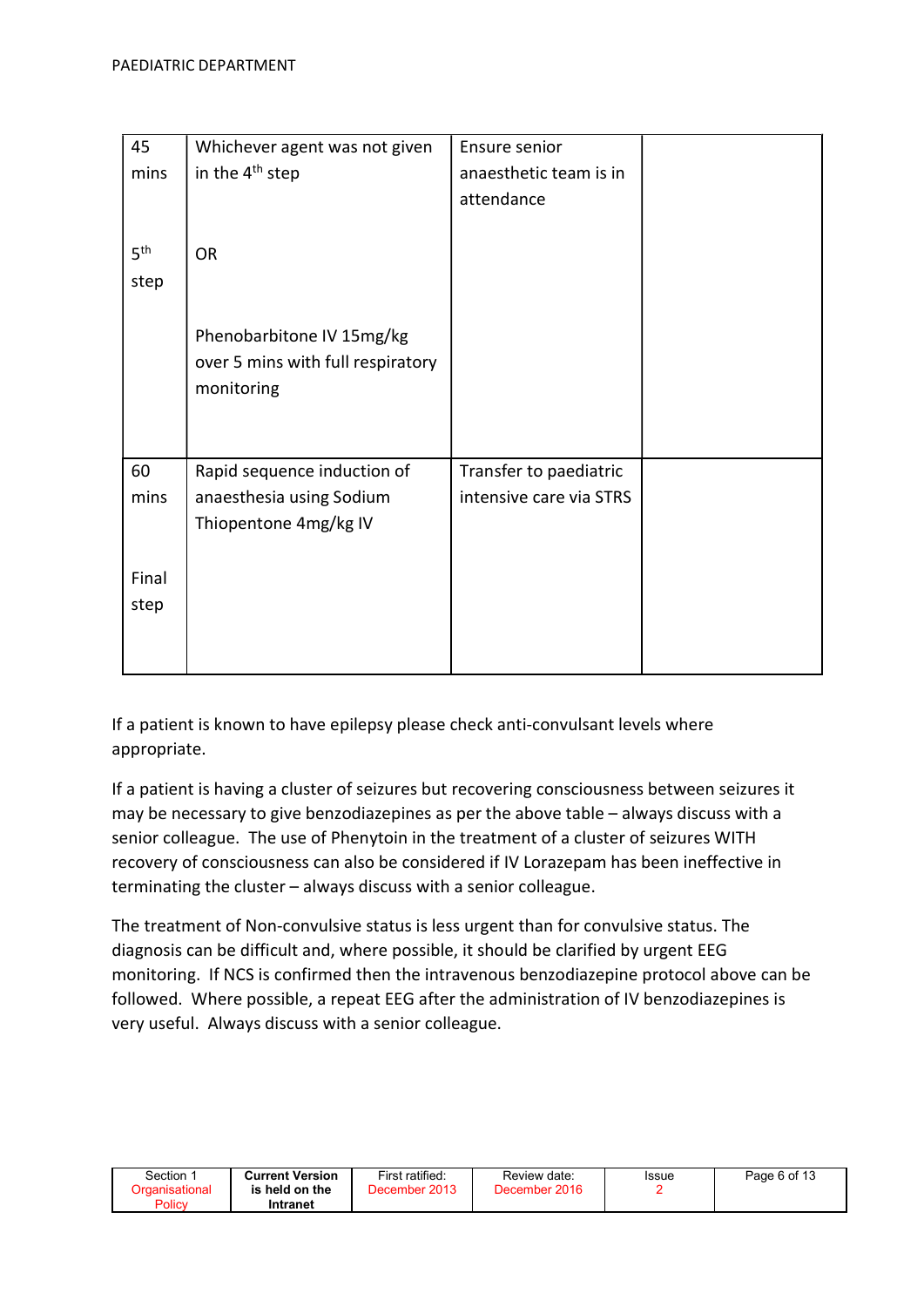#### PAEDIATRIC DEPARTMENT

| Section 1      | <b>Current Version</b> | First ratified: | Review date:  | <b>Issue</b> | Page 7 of 13 |
|----------------|------------------------|-----------------|---------------|--------------|--------------|
| Organisational | is held on the         | December 2013   | December 2016 |              |              |
| Policy         | Intranet               |                 |               |              |              |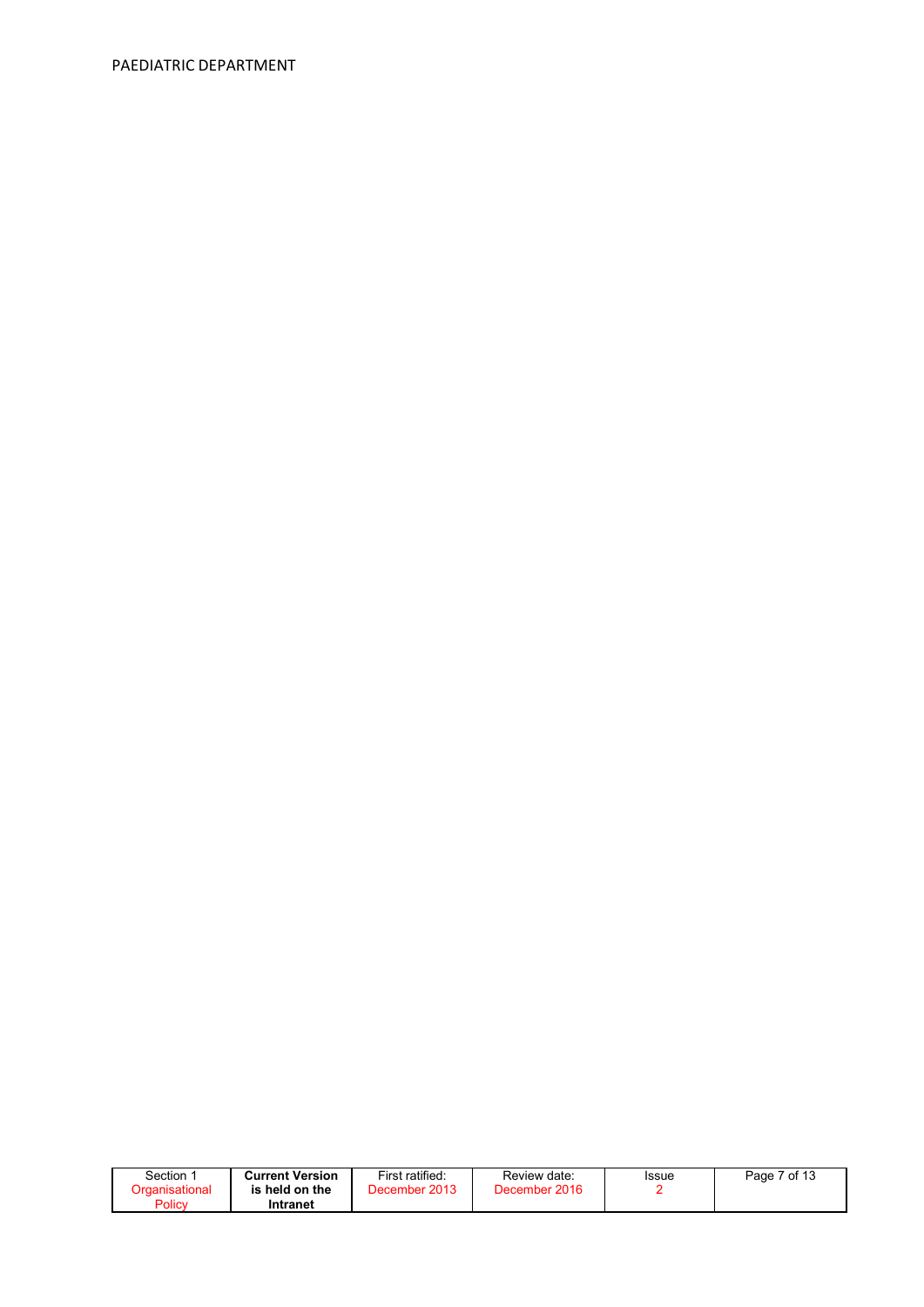## 2. Supporting References

NICE Guidance – Epilepsies: diagnosis and management; Appendix F Protocols for treating convulsive status epilepticus in children.

South Thames Retrieval Service Paediatric Critical Care – Status epilepticus guideline Aug 2021;

Levetiracetam vs Phenytoin for second line treatment of paediatric convulsive status epilepticus; Lyttle et al – The Lancet Volume 393, issue 10186, p2125-2134 May 2019

| Section        | <b>Current Version</b> | First ratified: | Review date:  | Issue | Page 8 of 13 |
|----------------|------------------------|-----------------|---------------|-------|--------------|
| ിrganisational | is held on the         | December 2013   | December 2016 |       |              |
| Policy         | Intranet               |                 |               |       |              |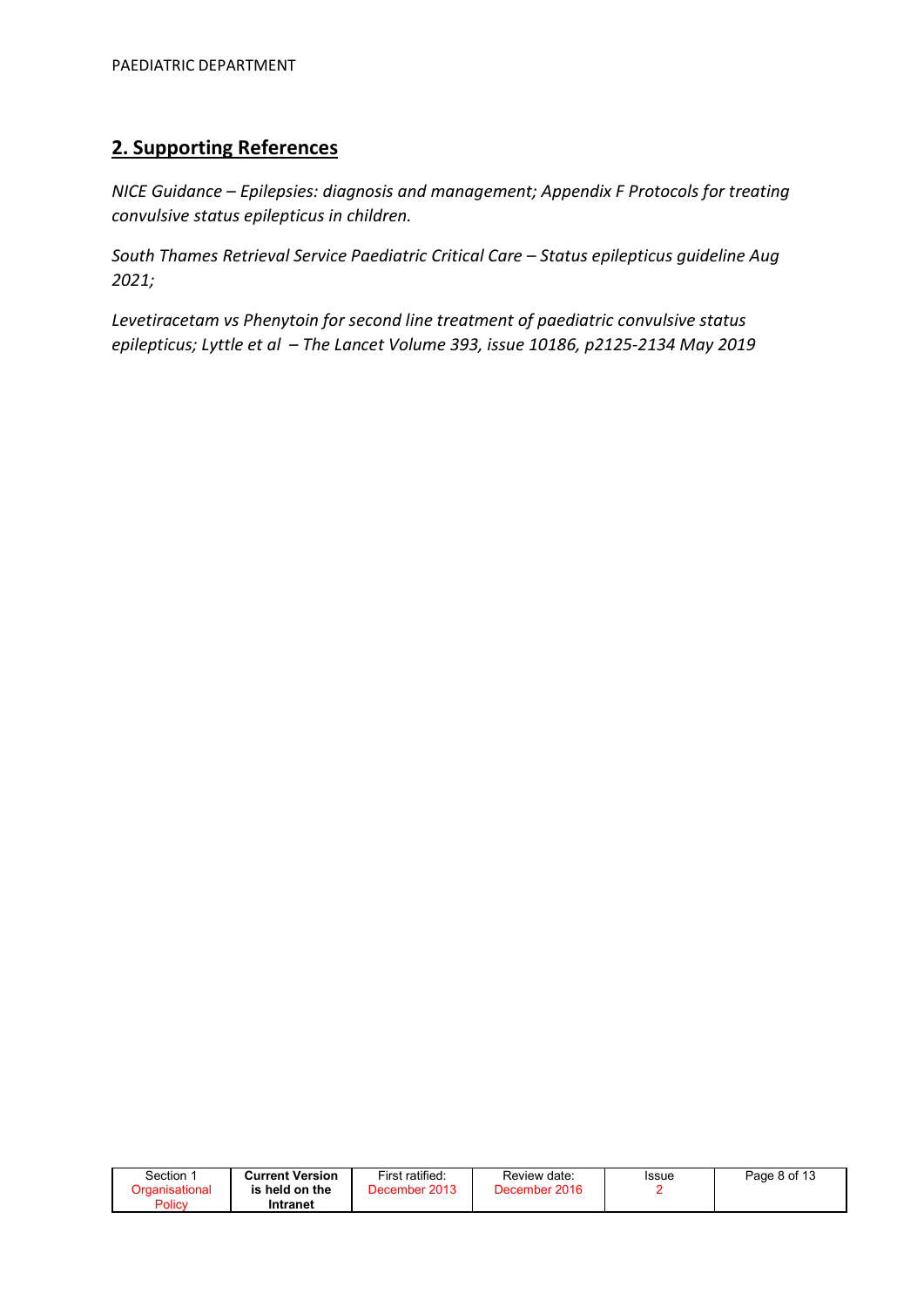## 2. Guideline Governance

### a. Scope

This guideline is relevant to all staff caring for all children from 0-18 years old across the emergency department, inpatient ward and outpatient department.

## b. Purpose

- i. This guidelines aims to facilitate a common approach to the management of children. At times deviation from the guideline may be necessary, this should be documented and is the responsibility of the attending consultant.
- ii. This guideline is subject to regular review to ensure ongoing evidence based practice.

## c. Duties and Responsibilities

All healthcare professionals responsible for the care of all children 0-18years should be aware of practice according to this guideline.

### d. Approval and Ratification

This guideline will be approved and ratified by the Paediatric Guidelines Group.

#### e. Dissemination and Implementation

- i. This guideline will be uploaded to the trust intranet 'Paediatric Guidelines' page and thus available for common use.
- ii. This guideline will be shared as part of ongoing education within the Paediatric Department for both medical and nursing staff.
- iii. All members of staff are invited to attend and give comments on the guideline as part of the ratification process.

## f. Review and Revision Arrangements

- a. This policy will be reviewed on a 3 yearly basis by the appropriate persons.
- b. If new information comes to light prior to the review date, an earlier review will be prompted.
- c. Amendments to the document shall be clearly marked on the document control sheet and the updated version uploaded to the intranet. Minor amendments will be ratified through the Paediatric Guidelines Group. A minor amendment would consist of no major change in process, and includes but is not limited to, amendments to documents within the appendices.

| Section is     | <b>Current Version</b> | First ratified: | Review date:  | <b>Issue</b> | Page 9 of 13 |
|----------------|------------------------|-----------------|---------------|--------------|--------------|
| Organisational | is held on the         | December 2013   | December 2016 |              |              |
| Policy         | Intranet               |                 |               |              |              |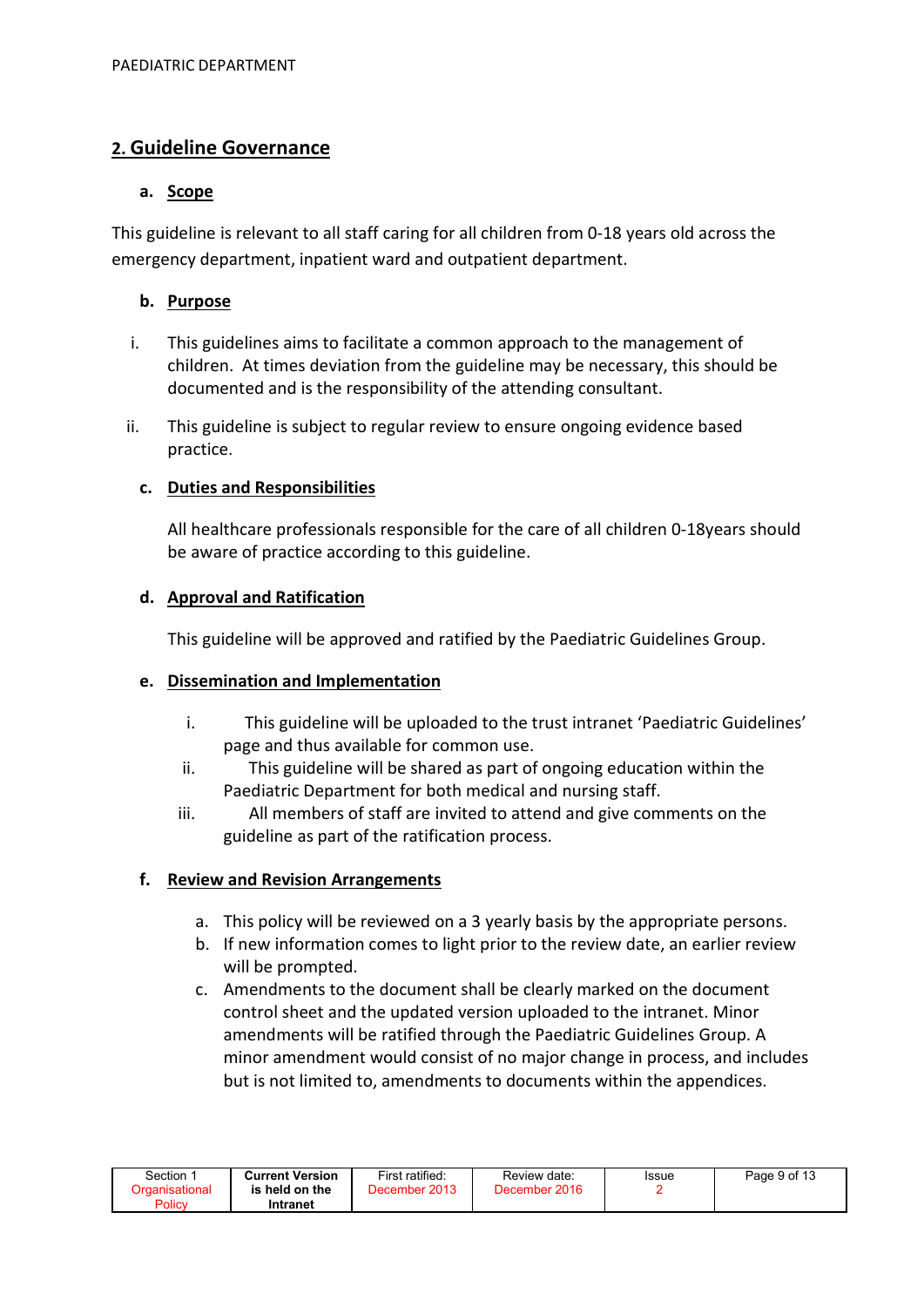## g. Equality Impact Assessment

#### **Background**

Who was involved in the Equality Impact Assessment

Author and the supervising consultants.

#### Methodology

- A brief account of how the likely effects of the policy was assessed (to include race and ethnic origin, disability, gender, culture, religion or belief, sexual orientation, age)
- The data sources and any other information used
- The consultation that was carried out (who, why and how?)

All groups of staff and patients were taken into consideration and there is no bias towards or against any particular group.

#### Key Findings

- Describe the results of the assessment
- Identify if there is adverse or a potentially adverse impacts for any equalities groups

There is no evidence of discrimination.

#### **Conclusion**

• Provide a summary of the overall conclusions

There is no evidence of discrimination.

#### Recommendations

- State recommended changes to the proposed policy as a result of the impact assessment
- Where it has not been possible to amend the policy, provide the detail of any actions that have been identified
- Describe the plans for reviewing the assessment

This guideline is appropriate for use.

|  | Section $\, \dot{} \,$<br>Organisational<br>Policy | <b>Current Version</b><br>is held on the<br>Intranet | First ratified:<br>December 2013 | Review date:<br>December 2016 | Issue | Page 10 of 13 |
|--|----------------------------------------------------|------------------------------------------------------|----------------------------------|-------------------------------|-------|---------------|
|--|----------------------------------------------------|------------------------------------------------------|----------------------------------|-------------------------------|-------|---------------|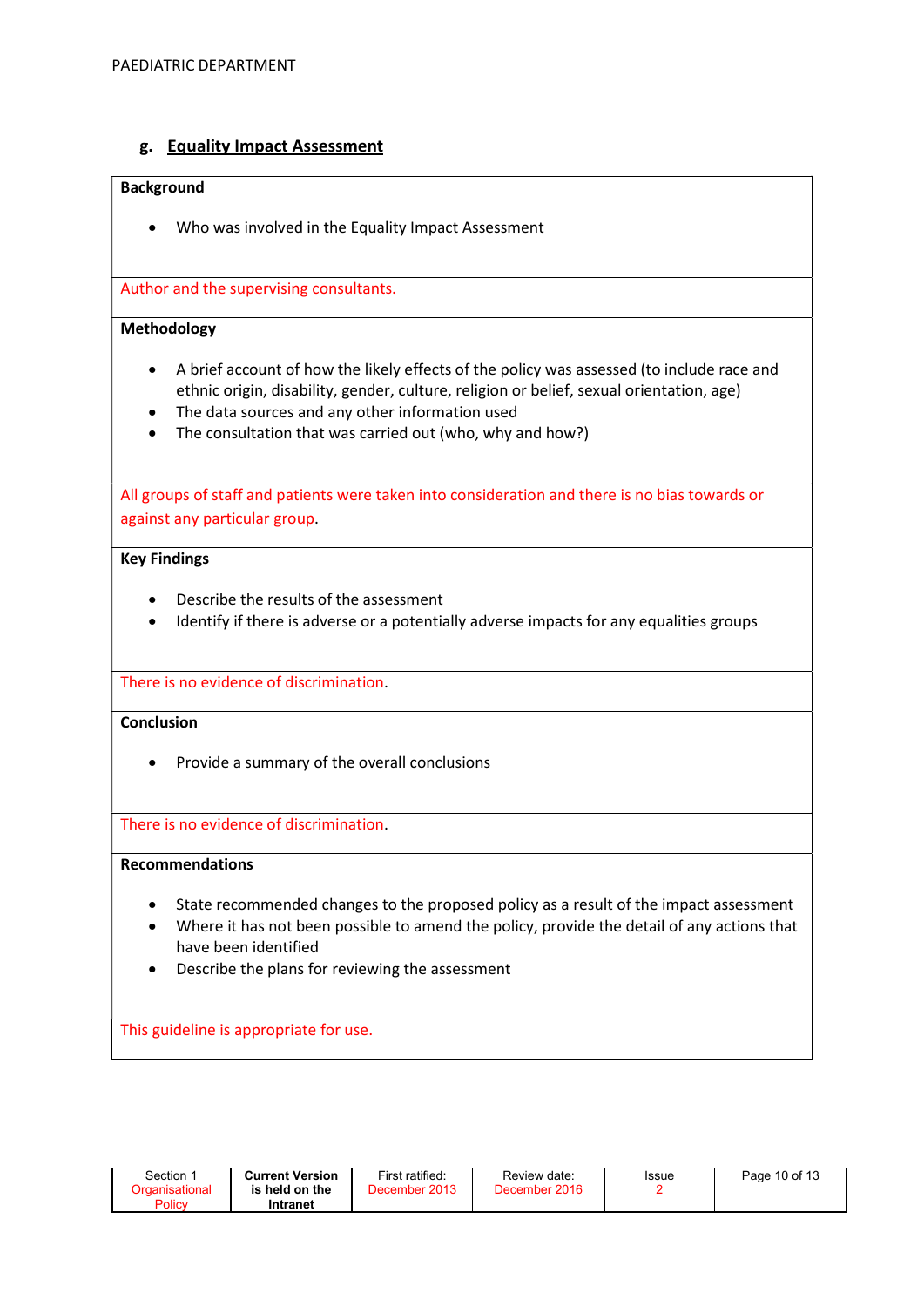## h. Document Checklist

To be completed (electronically) and attached to any document which guides practice when submitted to the appropriate committee for approval or ratification.

#### Title of the document:

#### Policy (document) Author:

#### Executive Director: N/A

|           |                                                | Yes/No/<br>Unsure/NA | <b>Comments</b> |
|-----------|------------------------------------------------|----------------------|-----------------|
| <u>1.</u> | <b>Title</b>                                   |                      |                 |
|           | Is the title clear and unambiguous?            |                      |                 |
|           | Is it clear whether the document is a          |                      |                 |
|           | guideline, policy, protocol or standard?       |                      |                 |
| 2.        | Scope/Purpose                                  |                      |                 |
|           | Is the target population clear and             |                      |                 |
|           | unambiguous?                                   |                      |                 |
|           | Is the purpose of the document clear?          |                      |                 |
|           | Are the intended outcomes described?           |                      |                 |
|           | Are the statements clear and unambiguous?      |                      |                 |
| 3.        | <b>Development Process</b>                     |                      |                 |
|           | Is there evidence of engagement with           |                      |                 |
|           | stakeholders and users?                        |                      |                 |
|           | Who was engaged in a review of the             |                      |                 |
|           | document (list committees/ individuals)?       |                      |                 |
|           | Has the policy template been followed (i.e. is |                      |                 |
|           | the format correct)?                           |                      |                 |
| 4.        | <b>Evidence Base</b>                           |                      |                 |
|           | Is the type of evidence to support the         |                      |                 |
|           | document identified explicitly?                |                      |                 |

| Section <sup>.</sup><br>Organisational<br>Policy | <b>Current Version</b><br>is held on the<br>Intranet | First ratified:<br>December 2013 | Review date:<br>December 2016 | Issue | Page 11 of 13 |
|--------------------------------------------------|------------------------------------------------------|----------------------------------|-------------------------------|-------|---------------|
|--------------------------------------------------|------------------------------------------------------|----------------------------------|-------------------------------|-------|---------------|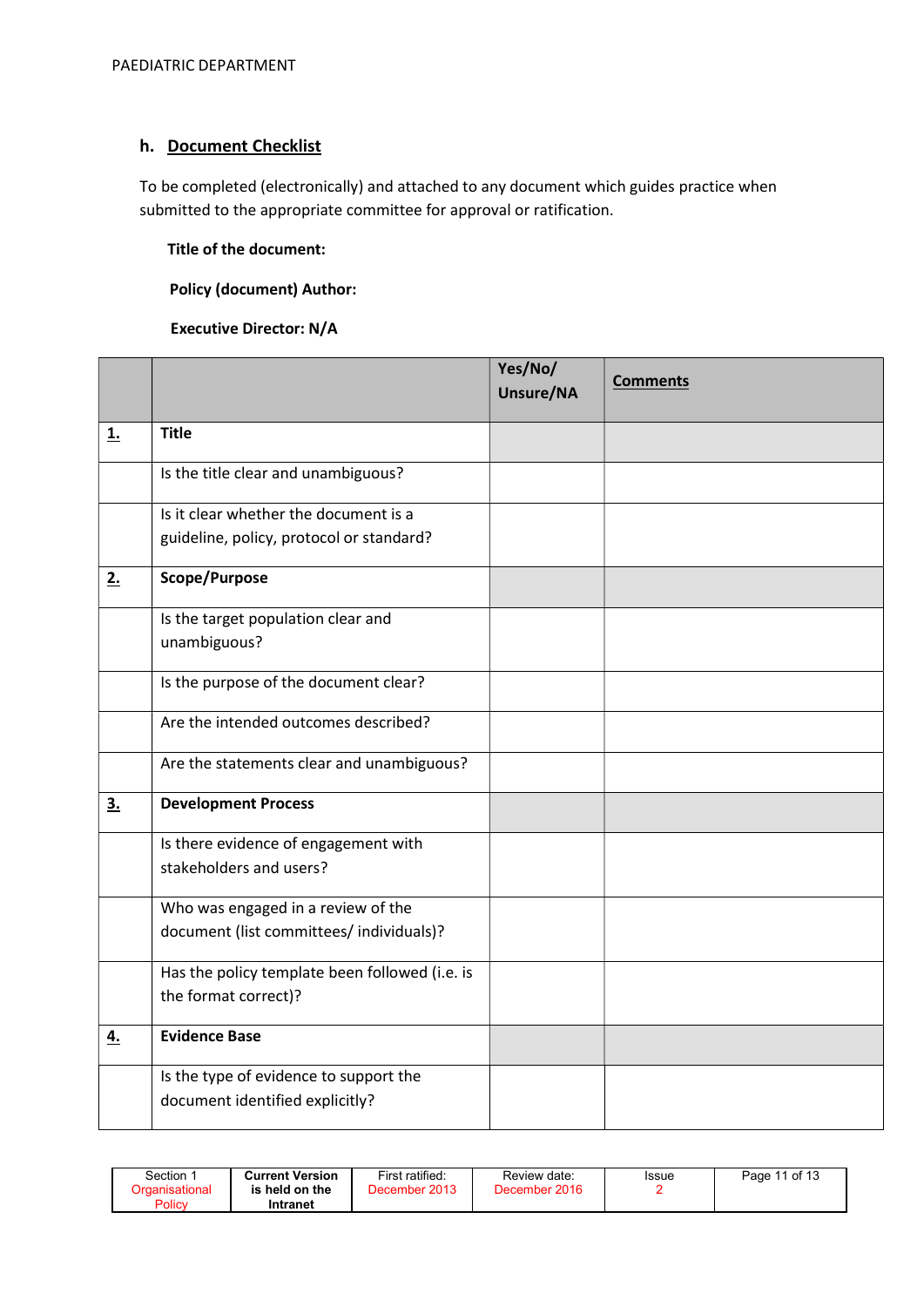|                   |                                                                | Yes/No/   | <b>Comments</b> |
|-------------------|----------------------------------------------------------------|-----------|-----------------|
|                   |                                                                | Unsure/NA |                 |
|                   | Are local/organisational supporting                            |           |                 |
|                   | documents referenced?                                          |           |                 |
| 5.                | Approval                                                       |           |                 |
|                   | Does the document identify which                               |           |                 |
|                   | committee/group will approve/ratify it?                        |           |                 |
|                   |                                                                |           |                 |
|                   | If appropriate, have the joint human                           |           |                 |
|                   | resources/staff side committee (or                             |           |                 |
|                   | equivalent) approved the document?                             |           |                 |
| $\underline{6}$ . | <b>Dissemination and Implementation</b>                        |           |                 |
|                   | Is there an outline/plan to identify how this<br>will be done? |           |                 |
|                   |                                                                |           |                 |
|                   | Does the plan include the necessary                            |           |                 |
|                   | training/support to ensure compliance?                         |           |                 |
| <u>7.</u>         | <b>Process for Monitoring Compliance</b>                       |           |                 |
|                   | Are there measurable standards or KPIs to                      |           |                 |
|                   | support monitoring compliance of the                           |           |                 |
|                   | document?                                                      |           |                 |
| <u>8.</u>         | <b>Review Date</b>                                             |           |                 |
|                   | Is the review date identified and is this                      |           |                 |
|                   | acceptable?                                                    |           |                 |
| 9.                | <b>Overall Responsibility for the Document</b>                 |           |                 |
|                   | Is it clear who will be responsible for                        |           |                 |
|                   | coordinating the dissemination,                                |           |                 |
|                   | implementation and review of the                               |           |                 |
|                   | documentation?                                                 |           |                 |
| <u>10.</u>        | <b>Equality Impact Assessment (EIA)</b>                        |           |                 |
|                   | Has a suitable EIA been completed?                             |           |                 |

| Section ∵<br>Organisational<br>Policy | <b>Current Version</b><br>is held on the<br>Intranet | First ratified:<br>December 2013 | Review date:<br>December 2016 | Issue | Page 12 of 13 |
|---------------------------------------|------------------------------------------------------|----------------------------------|-------------------------------|-------|---------------|
|---------------------------------------|------------------------------------------------------|----------------------------------|-------------------------------|-------|---------------|